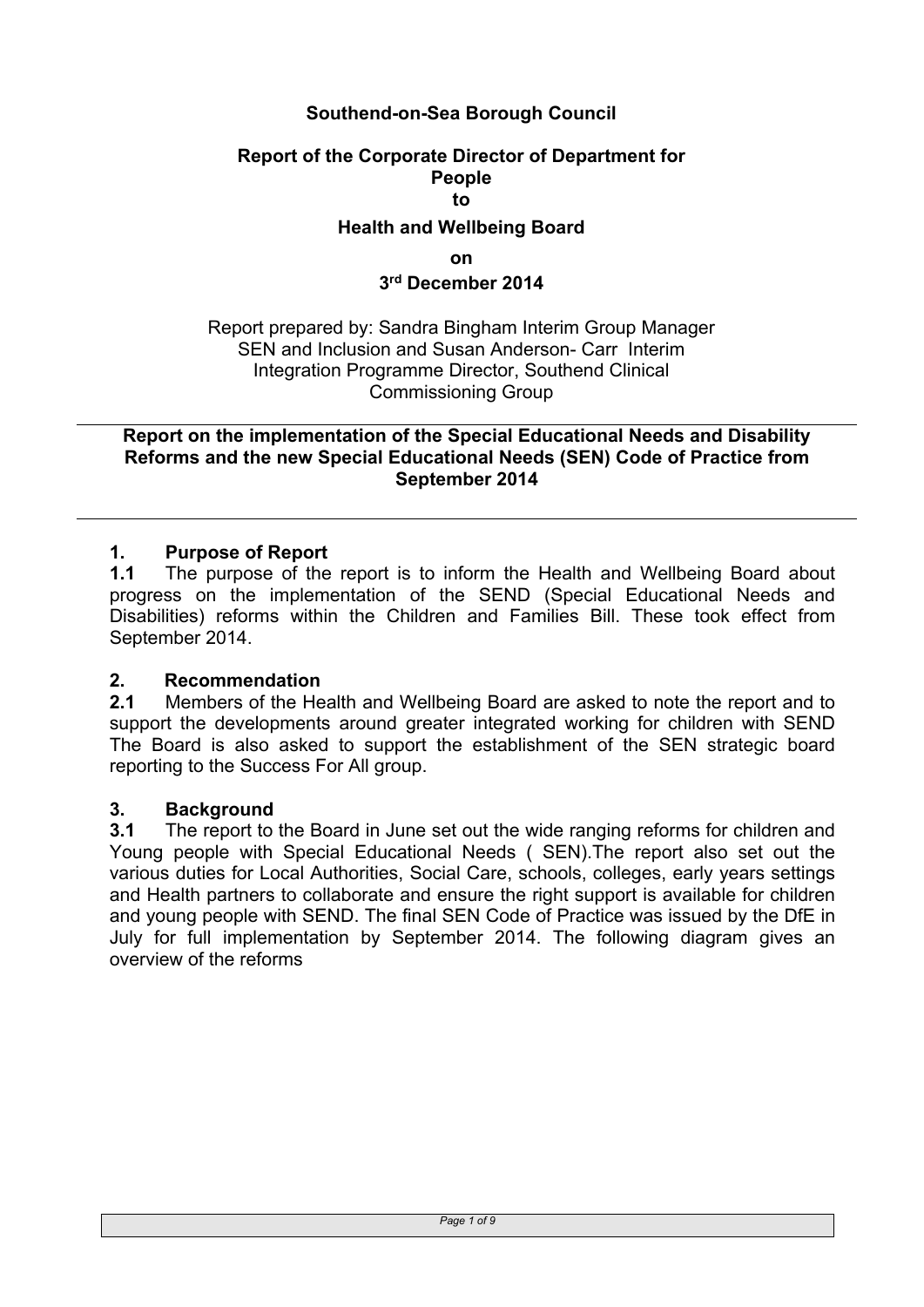# Overview of the reforms: Children and Families Act



- **3.2** In summary the reforms include:
	- Statements of Special Educational Needs and Learning Difficulty Assessments ( LDAs) have been replaced with Education Health and Care Plans ( EHCP) for children and young people age 0-25 yrs. A phased transition plan has been published to change existing statements to Education Health and Care Plans by April 2018. In Southend there are 964 statements and approximately 150 LDAs ( Learning Difficulty Assessments) that need to be converted to Education Health and Care Plans.
	- Education Health and Care Plans have a clearer focus on person centred planning through a co-ordinated and integrated assessment process with greater involvement of parents, carers and children and young people in the planning and decision making processes. New mediation arrangements are available for parents as a step prior to appeal to Tribunal. The overall statutory assessment process will be completed in 20 weeks rather than 26 weeks as previously.
	- There is new guidance for education and training settings on taking a graduated approach to identifying and supporting pupils with SEN to replace School Action and School Action Plus.
	- There is a requirement to publish a Local Offer that sets out the support available to all children and young people with SEN from mainstream, targeted and specialist services. This includes arrangements for EHC Plans, leisure, health and social care provision and post 16 education, training and apprenticeships. The Local Offer should be more interactive and help to inform service planning and identify gaps in provision.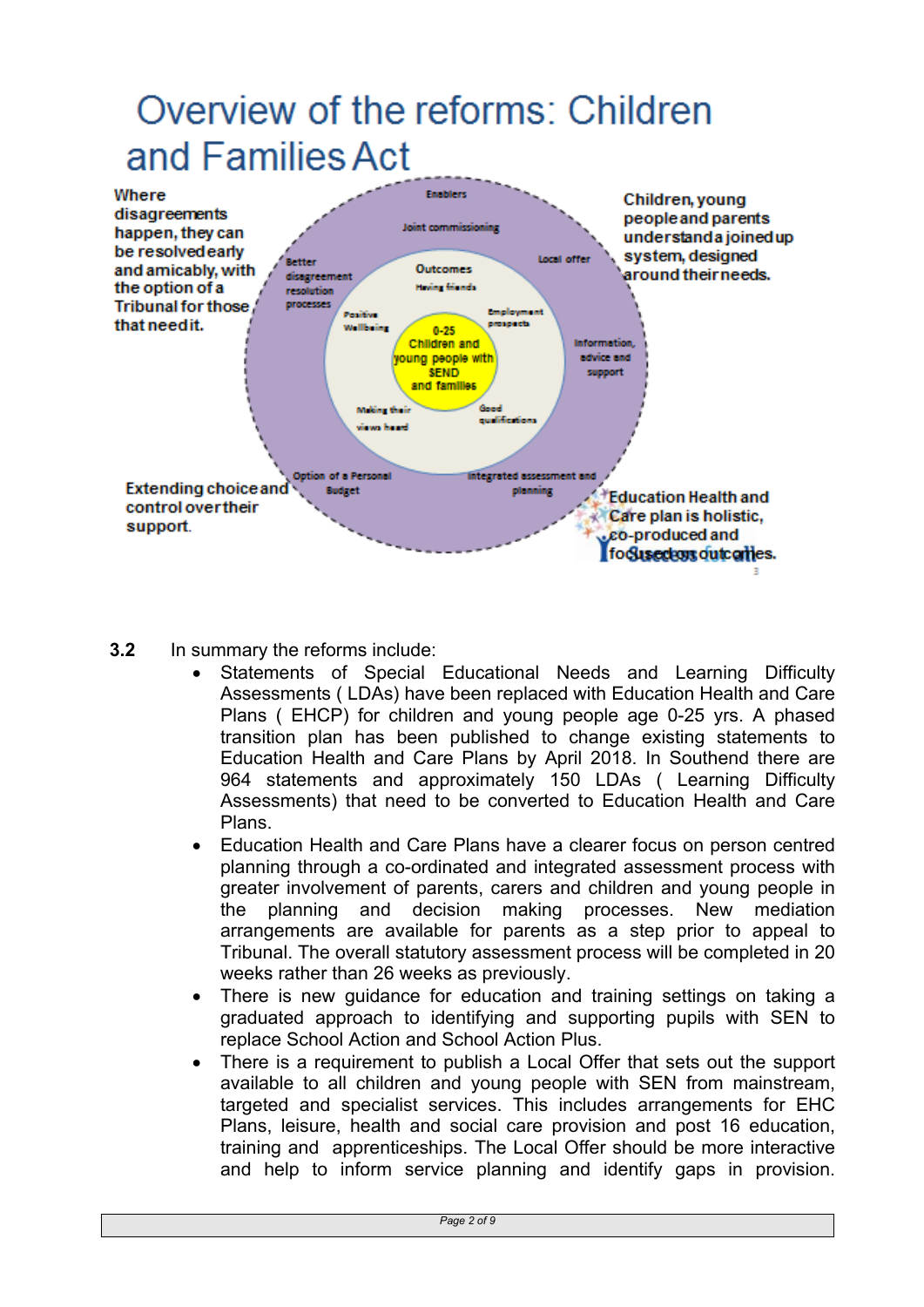Schools, Colleges and other providers are expected to publish their own SEN Information report that sets out the provision each school is able to offer.

- From September 2014 parents have the right to request a personal budget as part of the EHC Plan and this is linked to the Local Offer. The personal budget is to secure particular provision specified in the plan to achieve the desired outcomes and to give greater choice and control to parents.
- Local Authorities must provide Information Advice and Support for children, young people and their parents and carers. Information advice and support services must be impartial, confidential and accessible.
- There is a stronger focus on joint planning and commissioning for SEN across Education Health and Social Care to ensure that provision is in place to meet children's needs.
- There is a greater focus on transition to adulthood. Local Authorities and Clinical Commissioning Groups ( CCGs ) must place children, young people and families at the centre of their planning and work with them to develop co-ordinated approaches to ensure there are pathways into employment, independent living, participation in society and good health. Young people will be more closely involved in decision making and have the right to request an assessment for an EHC plan which they can do up to their 25<sup>th</sup> birthday.

# **4. Implementation in Southend**

**4.1** Preparation for implementation in Southend has been led by a Strategic Project Board that met monthly and had wide representation from partner organisations including the Commissioning Support Unit, Adult Social Care, parents, Public Health, schools, parents, service providers etc. 7 work streams were established reporting to the Board to take the detailed plans forward and to design and shape the new arrangements including the new Education Health and Care Plan format.There have been regular surveys and monitoring by the DfE on the LA's readiness to implement the reforms as well as an HMI visit. There have also been opportunities to attend joint training days with other local authoriites and help from Pathfinder authorities such as Hertfordshire.

In terms of future governance and monitoring of SEN ,an SEN strategic board with all relevant stakeholders at senior level is being established to monitor both the SEN strategy and the implementation of the SEND reforms.The Board will report to the Success for All group.

# **4.2 Education Health and Care Plans and new ways of working.**

This is a significant change project affecting all staff in settings and services who work with children and young people with SEND.

 After wide consultation and trialling, Southend's Education Health and Care Plan ( EHCP) and supporting documentation has been finalised and is now fully operational with all of the relevant ICT systems changed to meet the new requirements of the 20 week process. It has also been scrutinised by the DfE. The EHCP needs assessment now focuses on a person centred approach and supporting the child or young person to achieve longer term outcomes rather than targets.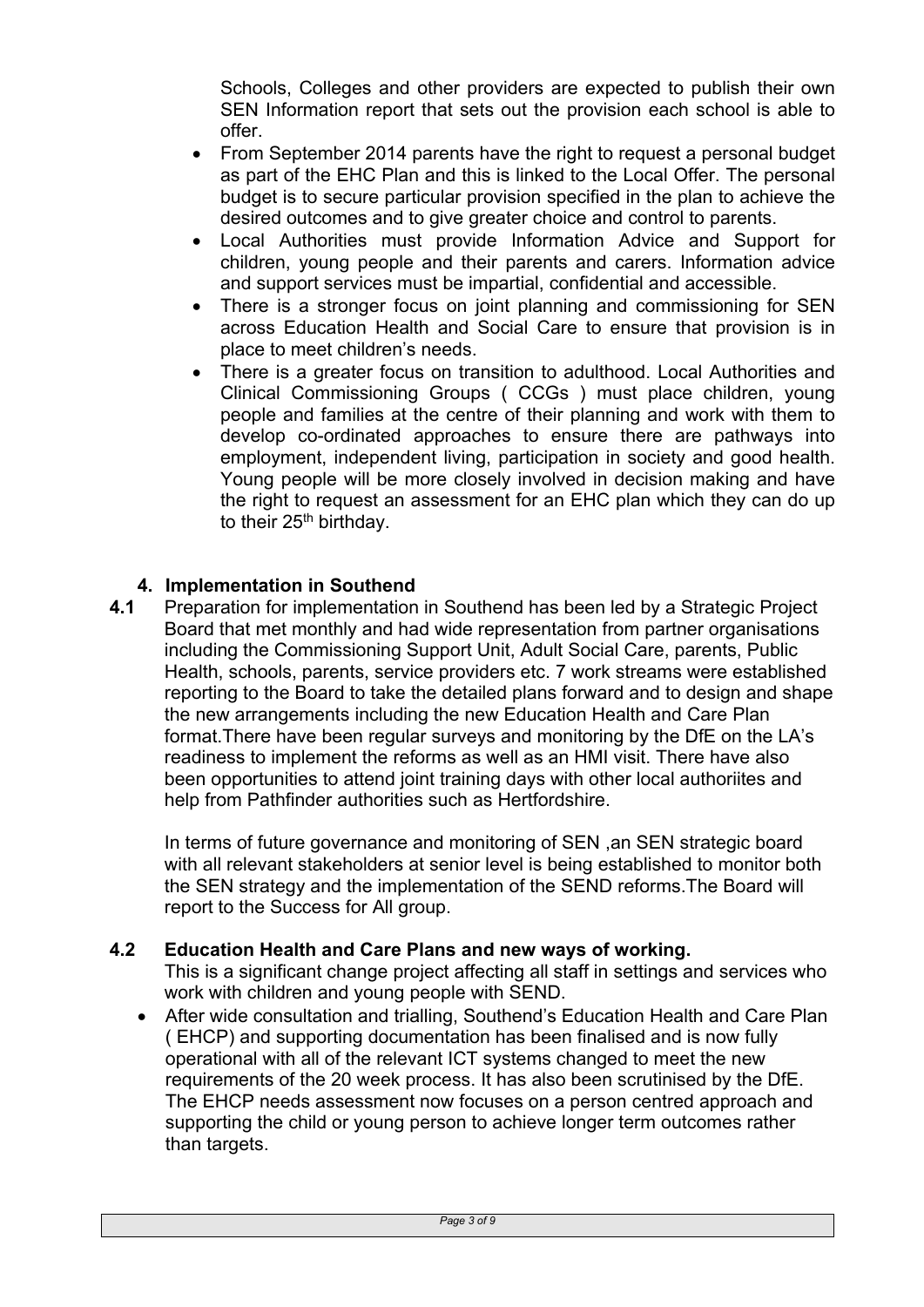- A new multi agency EHCP panel has been established to manage the decision making process and to quality assure EHCPs.This has representation from the LA, schools, Health and Social Care and meets fortnightly. As of 20th November 14 new EHC Needs Assessments have been initiated.
- Letters and leaflets have been sent to all parents/carers of children and young people with SEN informing them about the changes. 3 workshops for parents were held in September enabling parents to find out more and ask questions.
- Briefings for governors and clerks to governors have also been held.
- A transition plan for the conversion of existing statements and LDAs to Education Health and Care Plans has been published and all parents of children with statements have been informed. The SEN reform grant has enabled temporary staff to be employed in the SEN team to increase capacity for the additional case work over the next 3 year period to complete the conversion of all statements. Conversion reviews are underway and as of 20<sup>th</sup> November 130 transfer reviews had been intiated and 1 EHCP finalised.
- The main focus of work to implement the changes since June has been on preparing staff to implement the reforms. The training has been targeted at school and early years SENCOS as well as all staff who work with children and young people with SEN and are involved in the statutory assessment process.The "Planning for Change" training programme has included 4 Phases with 2 further phases planned :

**Phase 1** June/July 2014 – briefing on theSEN Code of practice and draft systems and processes and documentation- 181 staff

**Phase 2** June/July– person centred planning and key working functions -116 staff

**Phase 3** September/October – final documentation and processes, conversion reviews – 172 staff

**Phase 4** September/October for School Sencos and headteachers- identification of SEN and support at the School based stage of the Code of Practice- 79 staff **Phase 5** December 2014- Delivering outcomes and developing criteria for SEN support in schools

**Phase 6** January 2015- evidenced based SEN provision and the effective allocation of resources

In addition to the training, two advisory SENCOs have been appointed to suoport school SENCOs to implement the reforms and to develop SEN practice in schools

# **4.3 The Local Offer**

Southend's Local Offer is within the SHIP directory ( Southend Help and Information Point) and went live in September 2014.The Local Offer steering group which includes 20 parents have developed 8 categories:- Age 0-4,age 5- 11, Age 11+, Preparing for Adulthood, SEND information, Health and Social Care, Leisure and Information Advice and Support. Each category will have its own landing page with further information and this reflects all aspects of the SEN Code of Practice. The steering group has developed a new logo for the Local Offer. A system of services updating the directory has been established as well as quality monitoring by the steering group. The Local Offer is able to receive feedback about services and will be particularly helpful in identifying gaps in provision and this will feed into joint commissioning. An event to launch the Local Offer is being planned. Work to support schools and colleges to develop the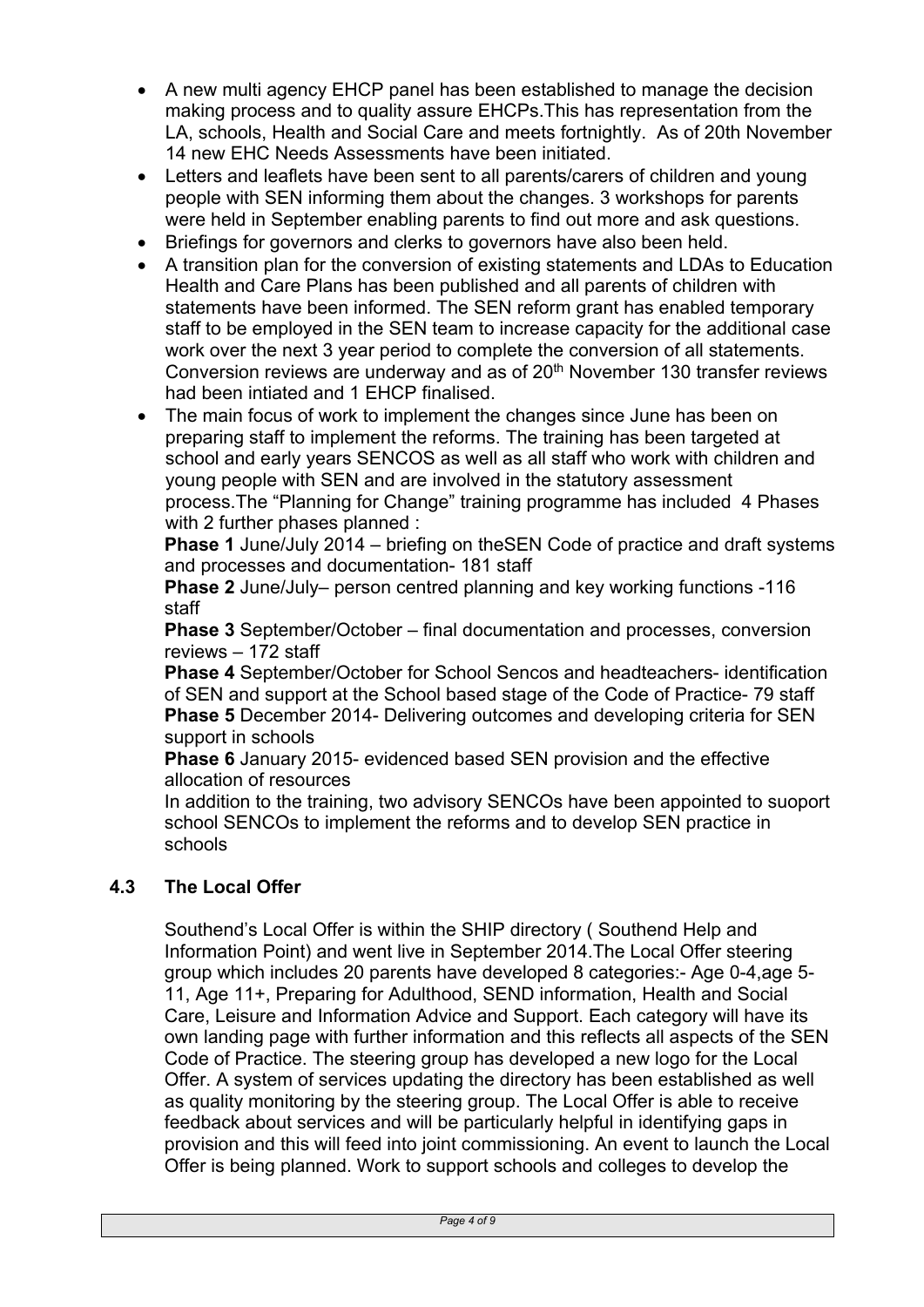SEND information on their own websites has been ongoing and the majority of schools have now successfully completed this.

In terms of ongoing governance and management of SHIP as a key information advice and advocacy service for children and families and adult services, an overarching Board is to be established to ensure that the council is able to deliver its statutory responsibilities of the SEND reforms and the Care Act.

# **4.4 Personal Budgets**

Parents now have the right to request a personal budget – this is an amount identified to deliver parts of the provision set out in the EHC Plan. From September existing personal budgets agreed by Social Care and Health are included in new EHC Plans, for example short breaks. However there is no new funding for Personal budgets within the Education funding streams.The resources for any agreed personal budgets will come from the fund the Local Authority holds to provide top-ups to schools to deliver the support set out in the EHC Plans ( formerly statements of SEN). There is no expectation that schools' budgets will be used to fund a personal budget unless the schools chooses to do so. Currently an Education Personal budget is mainly allocated for transport by giving parents an option of a mileage allowance to transport their child.

Work has begun on developing the policy,criteria and monitoring arrangements for Personal budgets and also on identifying the services possible to offer as a personal budget in counsultation with schools. This will be for implementation by September 2015. A joint working group will be established and ensure that the learning and expertise from Adult and children's social care feed into the development.

# **4.5 Joint Commissioning**

The Joint Strategic Needs Assessment ( JSNA) for Southend is in the process of being updated and will underpin the planning for joint commissioning. Some areas for potential joint commissioning have been identified and include developing a joint Autistic Spectrum Disorder (ASD) strategy to feed into the adult ASD strategy Other areas of joint work identified include Occupational Therapy, Speech and Language Therapy, Communication Aids and Specialist Home Visiting and Specialist School nursing. A model for joint commissioning will be agreed. A joint commissioining group for 0-25 has been proposed but has yet to be established.

SBC is an integration national pioneer site which has a dedicated workstream for joint commissioning. Whilst the focus to date has been on integration and joint commissioning for Adults it has been recognised that CYP should become an integral part of the transformational change programme. The joint commissioning workstream is inclusive of the scoping of an integrated health and social care commissioning function which is inclusive of CYPS commissioning. This is currently being progressed with the interviews for the Head of Integrated Commissioning post scheduled.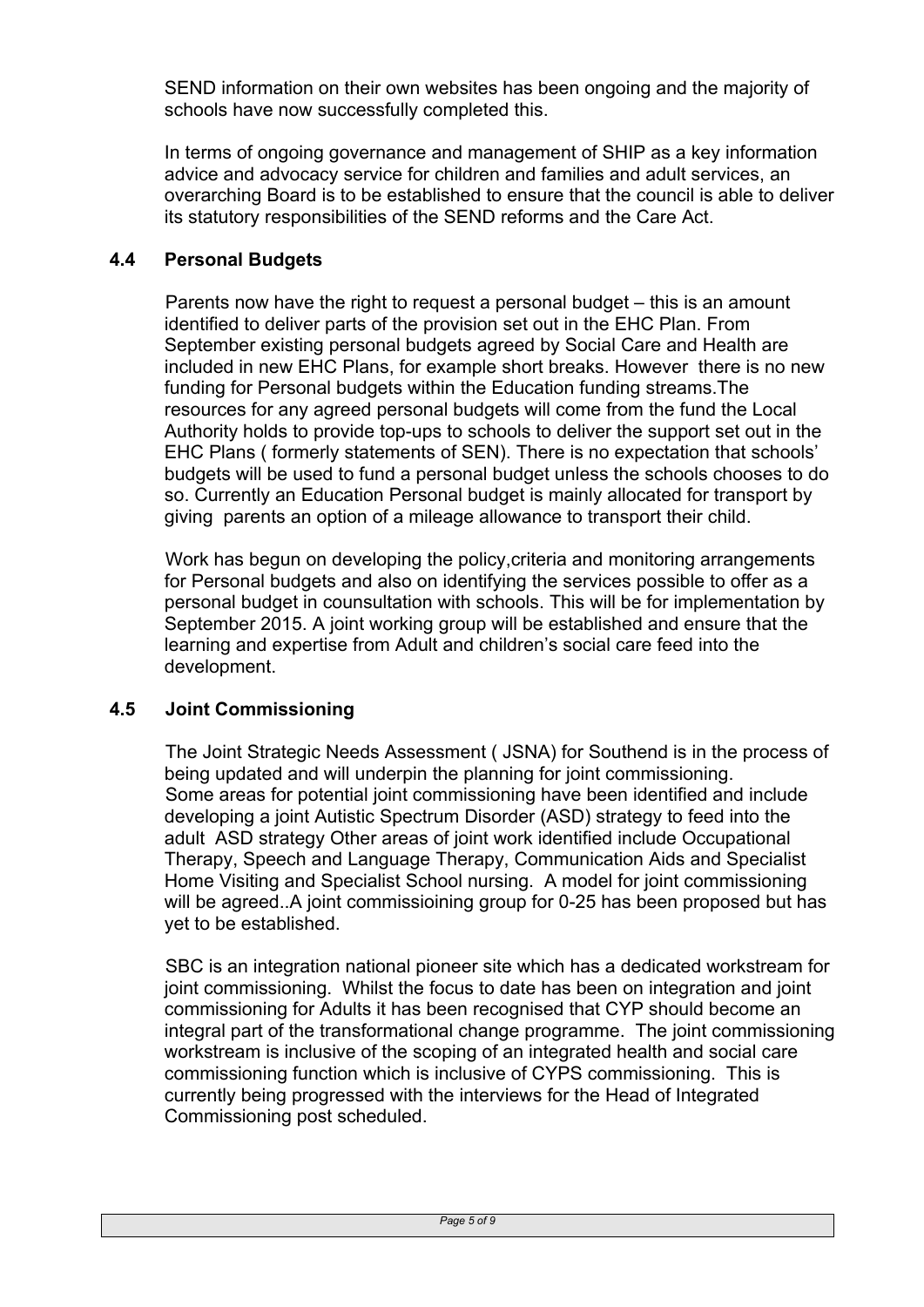A community paediatric service has been identified as an area that would benefit from joint commissioning as it would result in consistency in pathways and services delivered.

# **4.6. Information Advice and Support**

An important element of the new SEN Code of Practice is impartial Information Advice and Support for parents, families and children and young people and new services have been put in place. The former Parent Partnership Service has been rebranded to the new title of Information Advice and Support ( IAS). This service will continue to provide an impartial service which is confidential and accessible and able to deal with face to face meetings and telephone and email enquiries. The service works closely with the Parent and Carer Forums and also with the Youth Forums. The service provides advice on all matters relating to SEN and Disability including local policy and practice, the Local Offer, personalisation and personal budgets, law on SEN and disability, health and social care in relation to EHC Plans and information on resolving disagreements.

A grant from the Council for Disabled Children has enabled an additional part time member of staff and 3 volunteers who will offer time limited Independent Support for those parents and children and young people going through the EHC process and Conversion reviews. The support will include for example liaison across agencies and advice on personal budgets. Staff and volunteers have completed the accredited training for this role. 12 families have been supported since September 2014. Independent Support is also being offered in Southend by SCOPE and the IAS service and SCOPE are working jointly to ensure a consistent approach is offered to young people and parents.

# **4.7 Mediation and Disagreement Resolution**

New independent mediation arrangements have been commissioned from an approved DfE provider to enable parents access to an independent service where agreement cannot be reached through other means such as normal complaints procedures. Mediation is an essential step before proceeding to appeal to the SEN tribunal against decisions the Local Authority will have made through the EHCP process such as decision not to assess or decision not to issue an EHCPlan.

Disagreement resolution is now also available for children and young people with SEN not just for those going through the EHCP process and can resolve disagreements about any aspects of SEN even if waiting for a tribunal. It can be about the performance of duties or about SEN provision in a school or social care and health provision if they have an EHCPlan or are under assessment.

# **4.8Preparing for Adulthood**

Southend has a proven track record of success in its co-ordinated approach to transition planning for young people moving from children's services into adult services. Frontline practitioners from health, social care and education meet regularly to ensure that the correct pathways of support are identified well before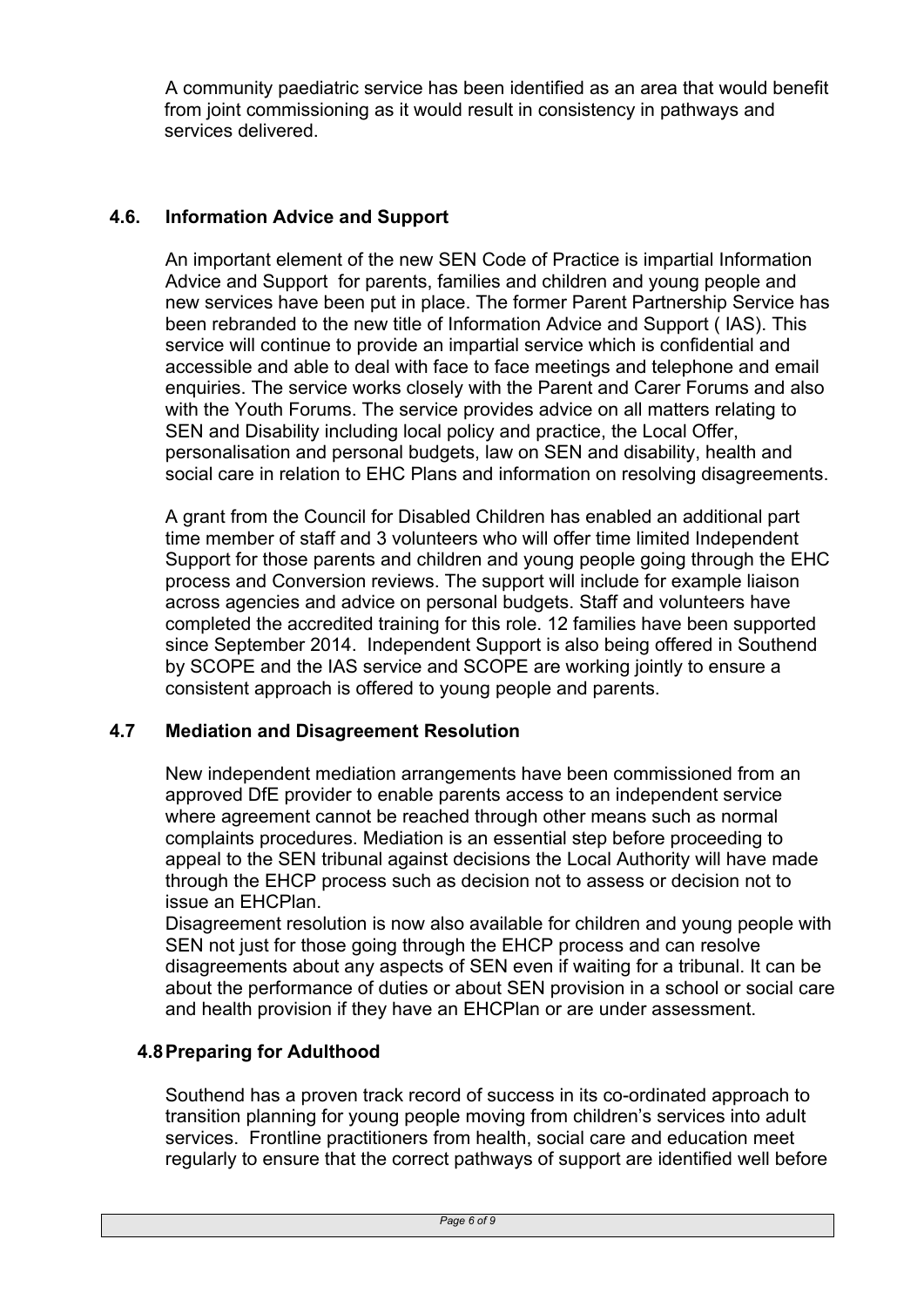a young person reaches their  $18<sup>th</sup>$  birthday. Clear mapping of learners' needs and identified funding streams enable realistic forecasting for receiving services.

Joint training has taken place across children's and adult services in the implementation of the reforms in the Children and Families Act and the Care Act, and emphasis given to joining up processes where there are links between them. A group of young people aged 18 – 25 will be entitled to support through both pieces of legislation and training has been given to a range of stakeholders in relation to a lifespan approach to outcomes.

Work is currently being undertaken in relation to preparation for the implementation of the Care Act in April 2015. It will be important to ensure that there is no duplication of assessment for families across children's and adult social care. An example of this is that the carer's assessment will be the same regardless of the age of the child or young person.

ICT systems have been updated to reflect the system of support, required by the Children and Families Act 2014, which extends educational provision from birth to 25 for some students.

Preparation for Adulthood is now one of the categories featured on the Southend Local Offer with information provided on a range of topics.

# **4.9The new role of Designated Medical Officer**

Partners are required to have in place a Designated Medical Officer (DMO) or Designated Clinical Officer (DCO) to support the CCG in meeting its statutory responsibilities for children and young people with SEN or disabilities between the ages of 0 to 25. This is a non-statutory role which would usually be carried out by a paediatrician, but the role can be undertaken by a suitably competent qualified and experienced nurse or other health professional.

It is the role of the DMO to agree the SEND panel requests (only for the health input) which is currently projected to be 2-3 new referrals each week. The health needs of the child must be agreed by the DMO and signed off for panel oversight.

The Clinical Lead for CYPS is currently undertaking this function on a temporary basis until a selection process for interested clinicians has been undertaken by SCCG.

# **4.10 SEND Reform Grant**

The Local Authority has an SEND Reform grant for 2014/15 of £220,574.The EHCP Project Board has agreed that this will be allocated to:

A contribution to management time to lead and implement the reforms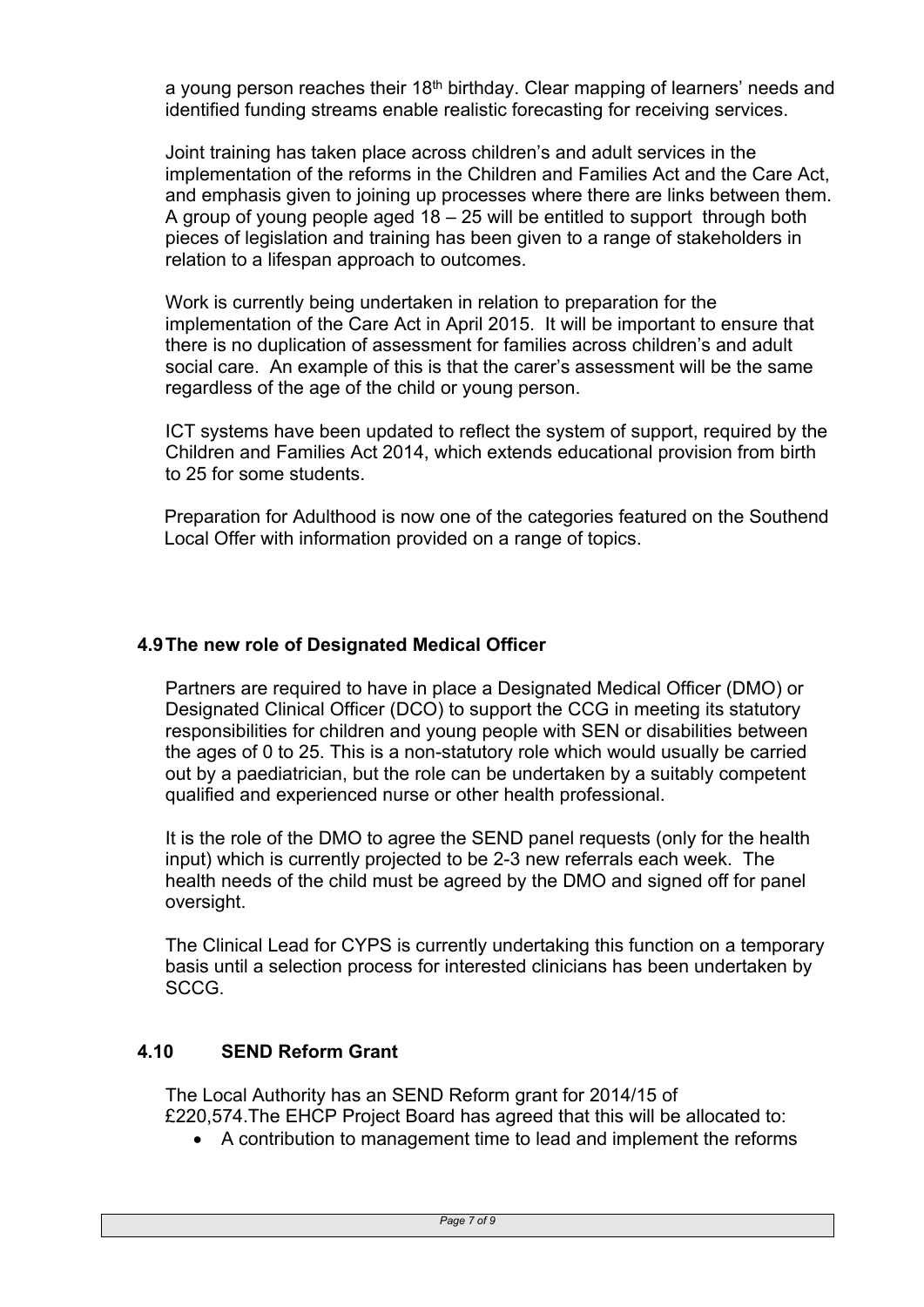- Building capacity in the SEN team with additional temporary staff to implement the conversions of existing statements of SEN and LDAs to new Education Health and Care Plans
- Training for staff in schools, Early Years settings, Colleges and services
- ICT changes and training
- Development of the Local Offer and purchase of the website module
- Stakeholder communication and engagement
- Mediation and disagreement resolution commissioned service

A further grant of £164,000 will enable the additional necessary capacity to continue to be funded in 2015/16 and beyond given that there are 3 years to complete the transition to EHCPlans.

#### **5. Reasons for Recommendation**

There is a statutory requirement for the Local Authority and its partners to implement the SEND reforms and the new SEN Code of Practice and identify and make provision for children and young people with SEND.

#### **6. Corporate Implications** None

#### 6.1 **Contribution to Council's Vision & Corporate Priorities**

The strategy for SEN and the SEND reforms contribute to the Council's Success For All priorities of raising achievement and securing good outcomes for the Borough's children and young people.

#### 6.2 **Financial Implications**

The changes are being largely met within existing resources and supplemented by the SEND reform grant to build capacity within the SEN team to manage the changes to Education Health and Care Plans.

#### 6.3 **Legal Implications**

The new Code of Practice came into force on September 2014.The same legal arrangements and parental rights of appeal apply to Education Health and Care Plans as previously for statements of SEN and LDAs. The government has introduced a new compulsory step of mediation arrangements being offered to parents prior to proceeding to appeal. This service has been commissioned on a needs led basis.

#### 6.4 **People Implications**

Staff in schools and services have been trained in order to meet the new requirements of changes to the Education Health and Care Plans and the new Code of Practice. On-going advice and support is available from the SEN team and from 2 advisory SENCOs.

#### 6.5 **Property Implications**

None